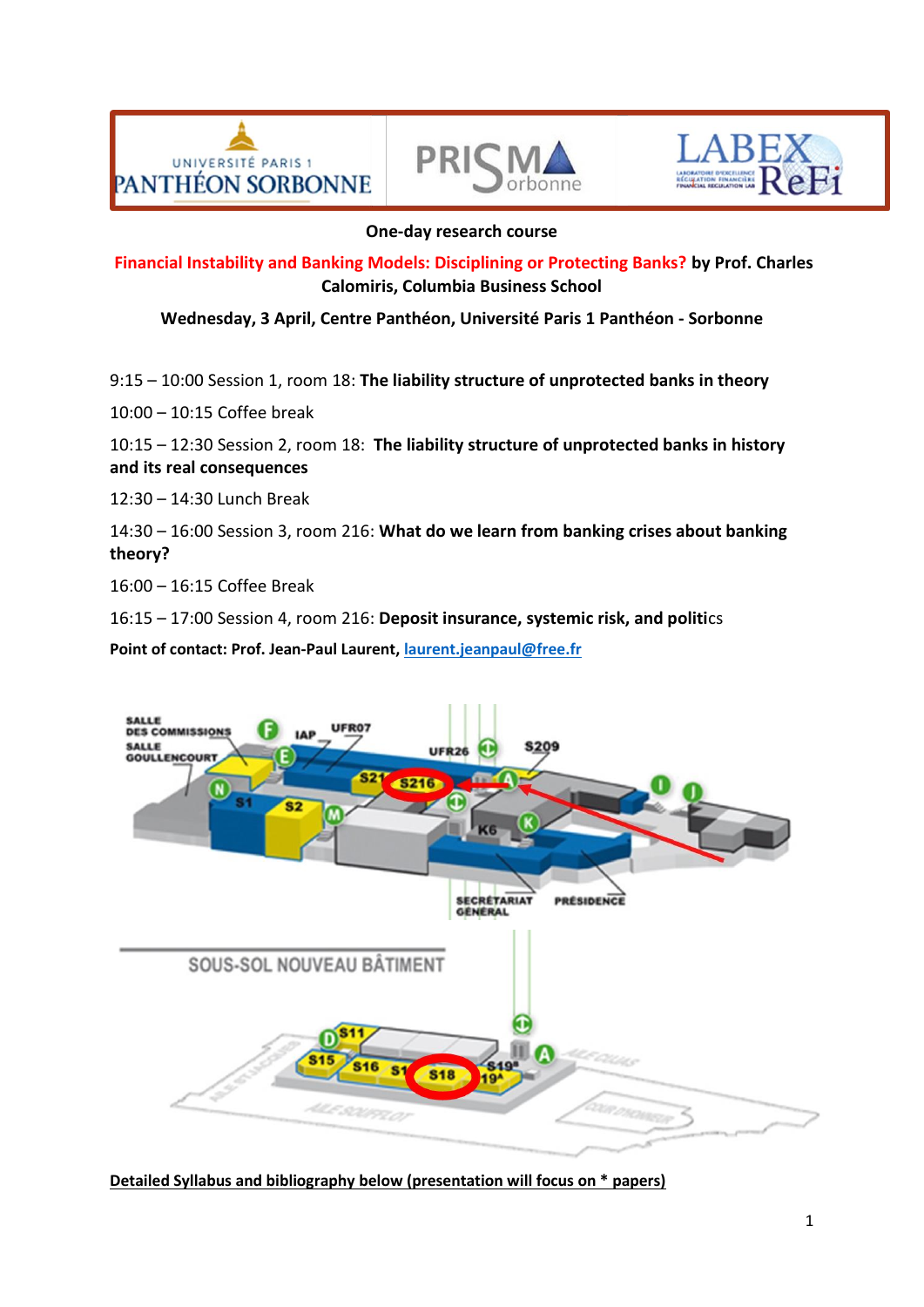## **Financial Instability and Banking Models: Disciplining or Protecting Banks?**

#### **Professor Charles W. Calomiris**

#### **Sorbonne, April 2009**

Prior to the establishment of generous safety net protection for banks (which consists of deposit insurance, emergency lending by central banks and governments, and investments in bank equity), depositors exerted discipline on banks, implemented through depositors' right to demand their deposits back from the bank, and the first-come, first-served rule for paying bank depositors that requested their funds. A bank that lost the confidence of depositors quickly would be forced to contract its lending and reduce its leverage, and if the loss of confidence was sufficiently severe, it could be forced to close. Depositor discipline created strong incentives for risk management by unprotected banks, which took the form of balance sheet management of cash and capital, the creation of credible supervision relationships (both private and public), the auditing and publication of bank condition reports, and the adoption of corporate governance practices to limit agency problems.

The protection of banks is justified in economic theory by concerns about the costs of systemic contractions of the banking system. Protection prevents market discipline from producing bank contractions or closures, but it also removes the incentives for banks to manage risk effectively. Regulatory discipline through minimum capital ratio and cash ratio requirements and the like can, in theory, substitute for market discipline and provide a check on bank risk taking. However, unlike market discipline, regulatory discipline is part of a political process, and therefore, may be used for purposes other than ensuring effective risk management by banks. In practice, regulation has not been reliably focused on prudent management of risk. The use of regulation as a political tool (especially to favor the interests of particular classes of borrowers, such as mortgage borrowers) has undermined the effectiveness of regulation to serve as a substitute for market discipline, and has helped to propel bank risk taking in new directions, which promote large and undesirable systemic risks (i.e., highly leveraged housing finance).

In theory, deposit insurance could be a source of increased systemic risk (through some combination of banker moral hazard, adverse selection, or political deals that purposefully shape the regulation of risk taking in a way that increases risk or reduces profitability). Alternatively, it could be a source of reduced systemic risk (through reductions in liquidity risk associated with diminished withdrawal incentives). In practice, however, deposit insurance generally has been a source of increased systemic risk.

New ideas for regulatory mechanism design in the presence of politically determined safety nets have been focusing on ways to limit the political abuse of prudential regulation by introducing market information into the regulatory process, which can serve as a source of discipline and accountability for the regulatory process. However, such reforms are difficult to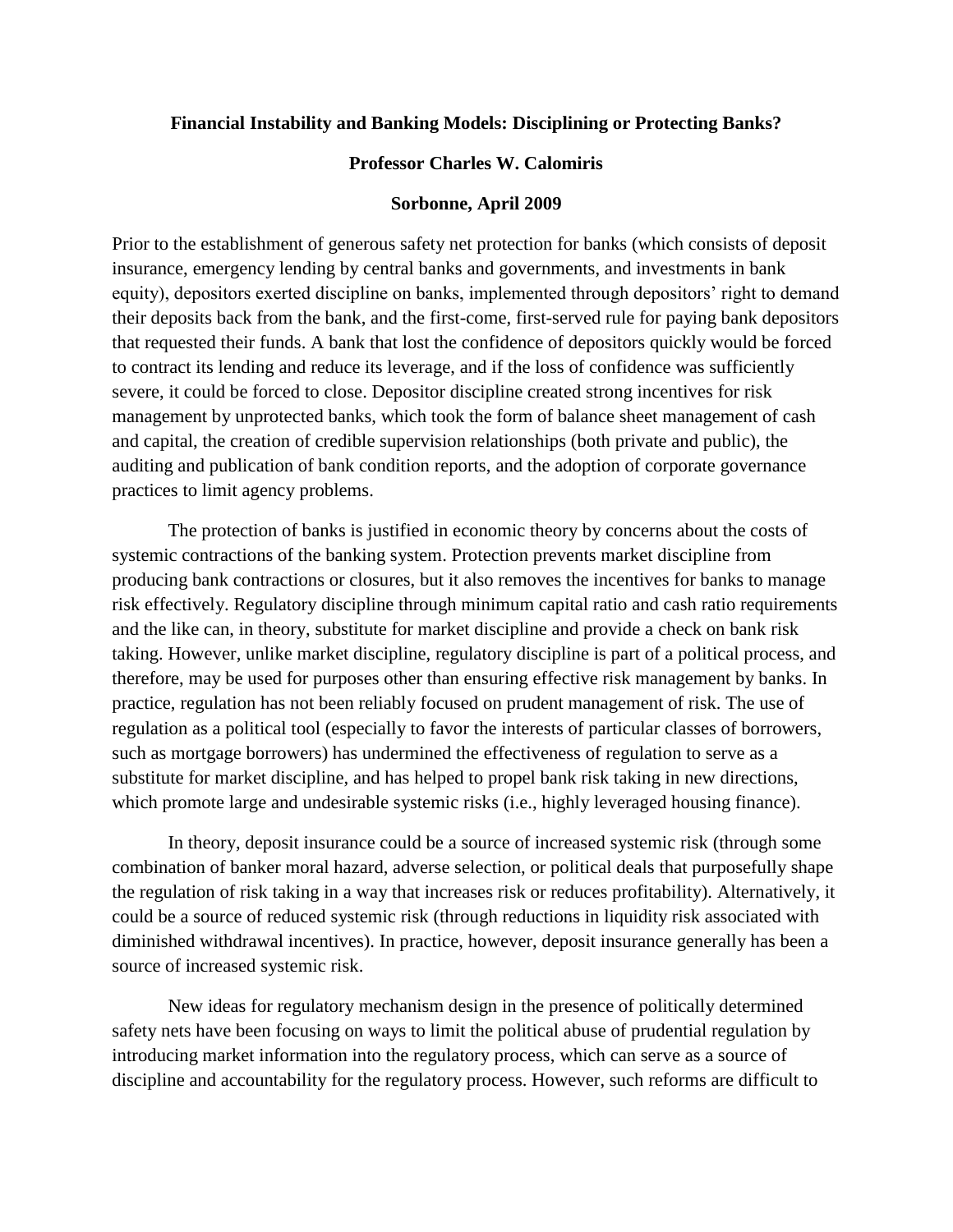implement because political coalitions that benefit from the abuse of regulation are likely to oppose the adoption of regulatory systems that reduce the subsidies they enjoy.

This PhD-level course begins by considering the theory of bank asset and liability structure. The history bank structure, function and operation by unprotected banking is explored as a test of these theories. The peculiar history of bank instability in the U.S. is explored, and contrasted with the history of other countries in the  $19<sup>th</sup>$  and early  $20<sup>th</sup>$  centuries. The history and theory of the lender of last resort is examined, as well as the theory and history of deposit insurance and of emergency bank assistance via equity injections.

In the list of readings that follows, an asterisk (\*) denotes a reading that will be a particular focus of the discussions. Other readings will be discussed in less detail.

# April 3 Morning: The liability structure of unprotected banks in theory (45 minutes)

Douglas Diamond and Philip Dybvig (1983), Bank runs, deposit insurance, and liquidity, *Journal of Political Economy*.

Douglas Diamond (1984), Financial intermediation and delegated monitoring, *Review of Economic Studies.*

\* Charles Calomiris and Charles Kahn (1991), The role of demandable debt in structuring optimal banking arrangements, *American Economic Review*.

Gary Gorton and George Pennacchi (1990), Financial intermediaries and liquidity creation, *Journal of Finance*.

Bengt Holmstrom and Jean Tirole (1997), Financial intermediation, loanable funds, and the real sector, *Quarterly Journal of Economics*.

Charles Calomiris, Florian Heider and Marie Hoerova (2017), A theory of bank liquidity requirements, Working Paper.

Jason Donaldson and Giorgia Piacentino (2019), Money Runs, Working Paper.

April 3 Morning (Cont'd): The liability structure of unprotected banks in history and its real consequences (2 1/4 hours)

\* Charles Calomiris and Mark Carlson (2016), Corporate governance and risk management at unprotected banks: National banks in the 1890s, *Journal of Financial Economics*.

Charles Calomiris and Mark Carlson (2017), Rediscovering macro-prudential regulation: The National Banking Era from the perspective of 2015. In *Financial Systems and Economic Growth: Credit, Crises, and Regulation from the 19th Century to the Present*, edited by Peter Rousseau and Paul Wachtel.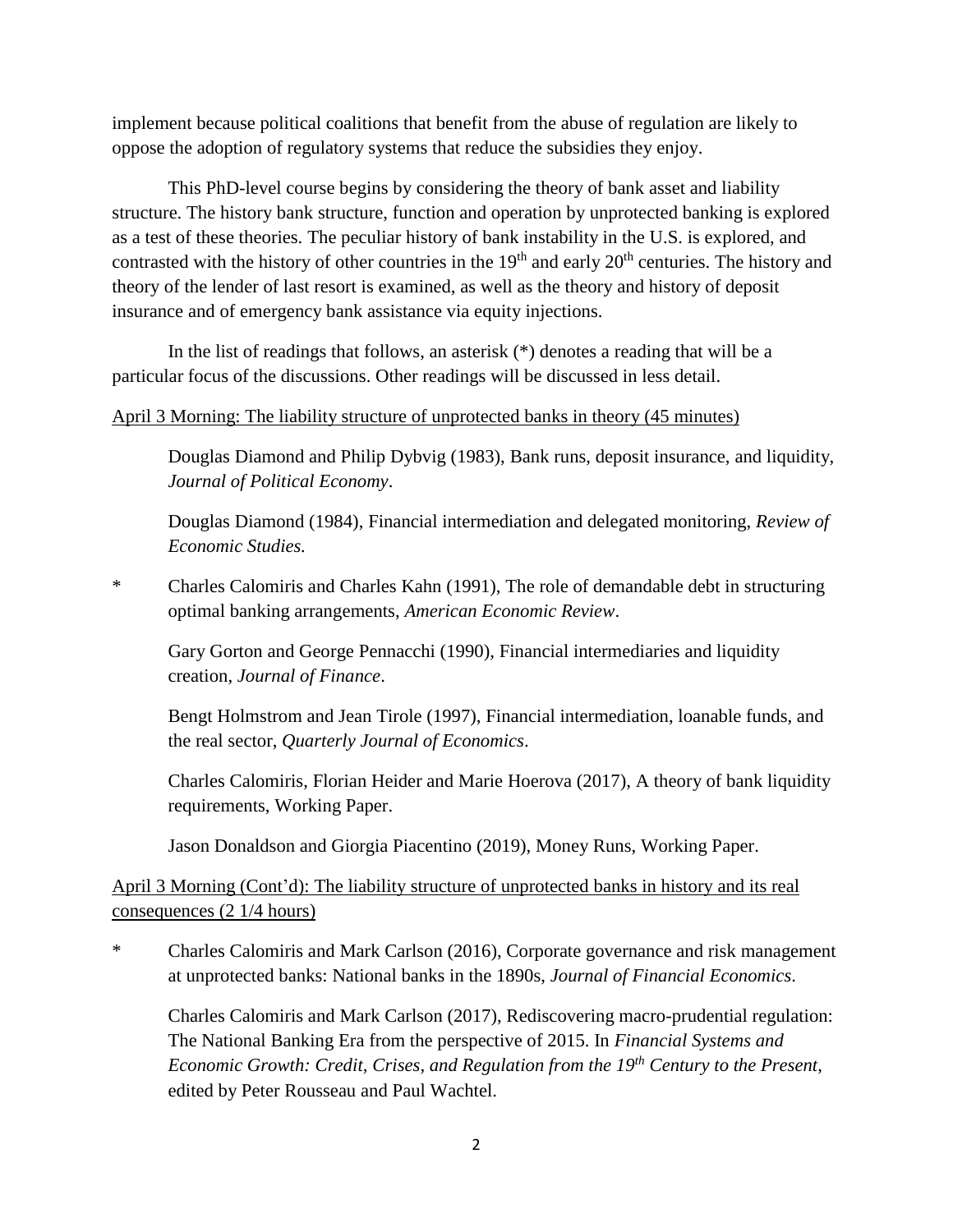\* Charles Calomiris and Berry Wilson (2004), Bank capital and portfolio management: The 1930s 'capital crunch' and scramble to shed risk, *Journal of Business*.

Charles Calomiris and Andrew Powell (2001), Can emerging market bank regulators establish credible discipline? The case of Argentina, 1992-1999*. In Prudential Supervision: What Works and What Doesn't,* edited by Frederic Mishkin.

Sole Martinez Peria and Sergio Schmukler (2001), Do depositors punish banks for bad behavior? Market discipline, deposit insurance, and banking crises, *Journal of Finance*.

- \* Charles Calomiris and Joseph Mason (2003), Consequences of U.S. bank distress during the Depression, *American Economic Review*.
- \* Shekhar Aiyar, Charles Calomiris and Tomasy Wieladek (2014), Does Macro-Pru Leak? Evidence from a UK Policy Experiment, *Journal of Money Credit and Banking*.

Shekhar Aiyar, Charles Calomiris, John Hooley,Yevgeniya Korniyenko (2014), The International Transmission of Bank Capital Requirements: Evidence from the UK, *Journal of Financial Economics*.

# April 3 Afternoon: What do we learn from banking crises about banking theory? (1 1/2 hours)

Charles Calomiris and Gary Gorton (1991), The origins of banking panics: Models, facts, and bank regulation. In *Financial Markets and Financial Crises*, edited by R. Glenn Hubbard.

\* Charles Calomiris and Mark Carlson (2017), Interbank networks in the National Banking Era: Their purpose and their role in the panic of 1893, *Journal of Financial Economics*.

Matthew Jaremski (2017), The (dis)advantages of clearinghouses before the Fed, *Journal of Financial Economics*.

Haelim Anderson, Charles Calomiris, Matthew Jaremski and Gary Richardson (2018), Liquidity risk, bank networks, and the value of joining the Fed, *Journal of Money Credit and Banking*.

Mark Carlson, Kris Mitchener and Gary Richardson (2014), Arresting bank panics: Federal Reserve liquidity provision and the forgotten panic of 1929, *Journal of Political Economy*.

\* Charles Calomiris and Joseph Mason (1997), Contagion and bank failures during the Depression: The June 1932 Chicago banking crisis, *American Economic Review*.

Charles Calomiris and Joseph Mason (2003), Fundamentals, panics and bank distress during the Great Depression, *American Economic Review*.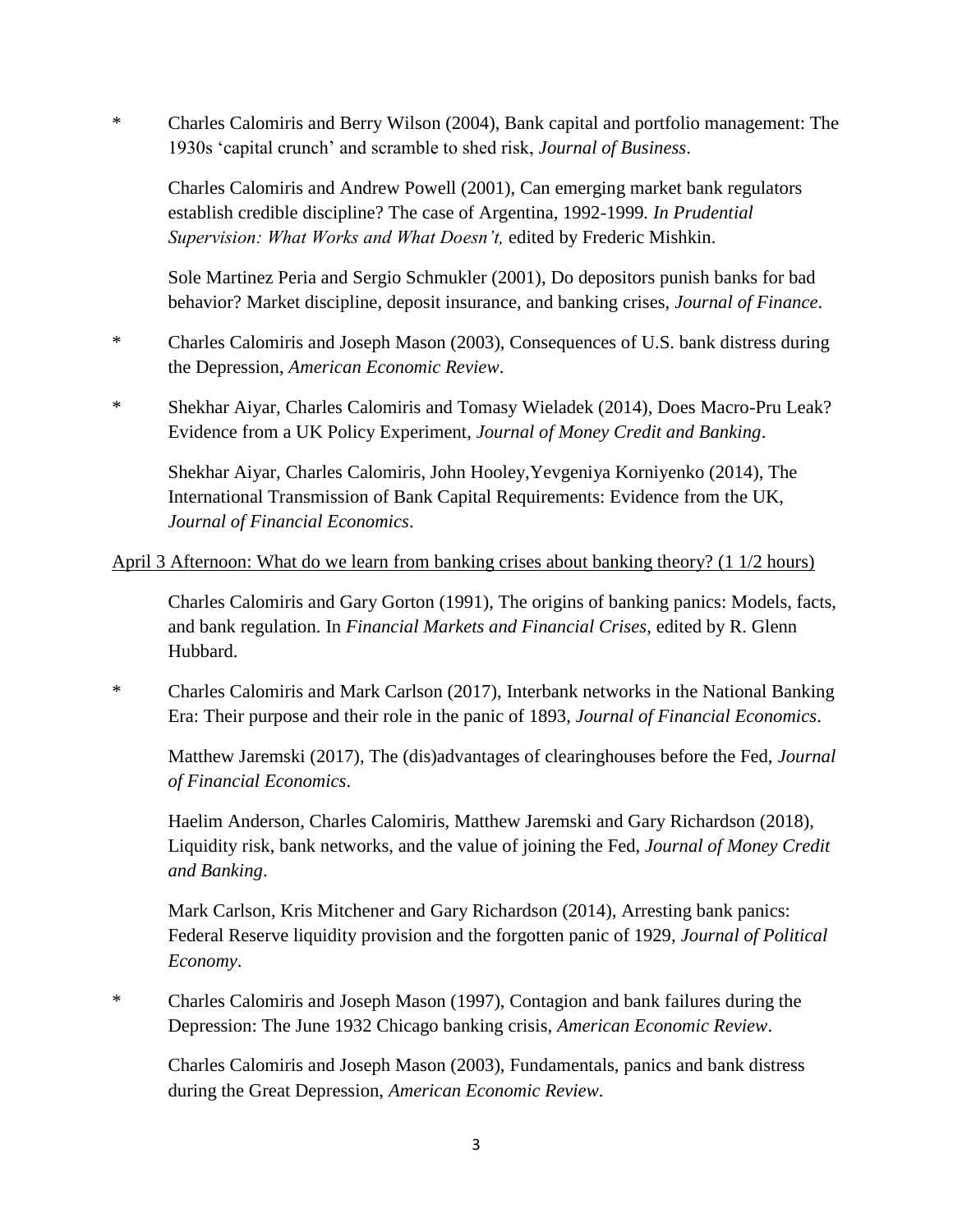Kris Mitchener and Gary Richardson (2017), Shadowy banks and the interbank amplifier during the Great Depression, Working Paper.

Charles Calomiris, Matthew Jaremski, and David Wheelock (2019), Interbank Connections, Contagion and Bank Distress in the Great Depression, Working Paper.

Charles Calomiris, Joseph Mason, Marc Weidenmier and Katherine Bobroff (2013), The effects of Reconstruction Finance Corporation assistance on Michigan banks' survival in the 1930s, *Explorations in Economic History*.

Charles Calomiris and Stephen Haber (2014), *Fragile By Design: The Political Origins of Banking Crises and Scarce Credit*, Chapters 1-9.

# April 3 Afternoon (Cont'd): Deposit insurance, systemic risk, and politics (45 minutes)

Asli Demirgüç-Kunt and Enrica Detragiache (2002), Does deposit insurance increase banking system stability? *Journal of Monetary Economics*.

Asli Demirgüç-Kunt, Edward Kane, and Luc Laeven (2008), Determinants of deposit insurance adoption and design, *Journal of Financial Intermediation*.

- \* Charles Calomiris and Matthew Jaremksi (2017), Stealing deposits: Deposit insurance, risk taking, and the removal of market discipline in early 20<sup>th</sup> century banks, *Journal of Finance*, forthcoming.
- \* Charles Calomiris and Sophia Chen (2019), The Spread of Deposit Insurance and the Global Rise in Banking Risk since the 1970s, SSRN Working paper.

Charles Calomiris and Matthew Jaremski (2016), Deposit insurance: Theories and facts, *Annual Review of Financial Economics*.

Òscar Jordà, , Moritz Schularick, and Alan Taylor (2015), The great mortgaging: Housing finance, crises, and business cycles, NBER Working Paper No. 20501.

Òscar Jordà, , Moritz Schularick, and Alan Taylor (2015). Leveraged bubbles, *Journal of Monetary Economics*.

## April 3 Afternoon (Cont'd):. Other emergency assistance to banks (45 minutes)

Viral Acharya and Anjan Thakor (2016), The dark side of liquidity creation: Leverage and systemic risk, *Journal of Financial Intermediation*.

\* Charles Calomiris, Marc Flandreau and Luc Laeven (2016), Political foundations of the lender of last resort: A global historical narrative, *Journal of Financial Intermediation*.